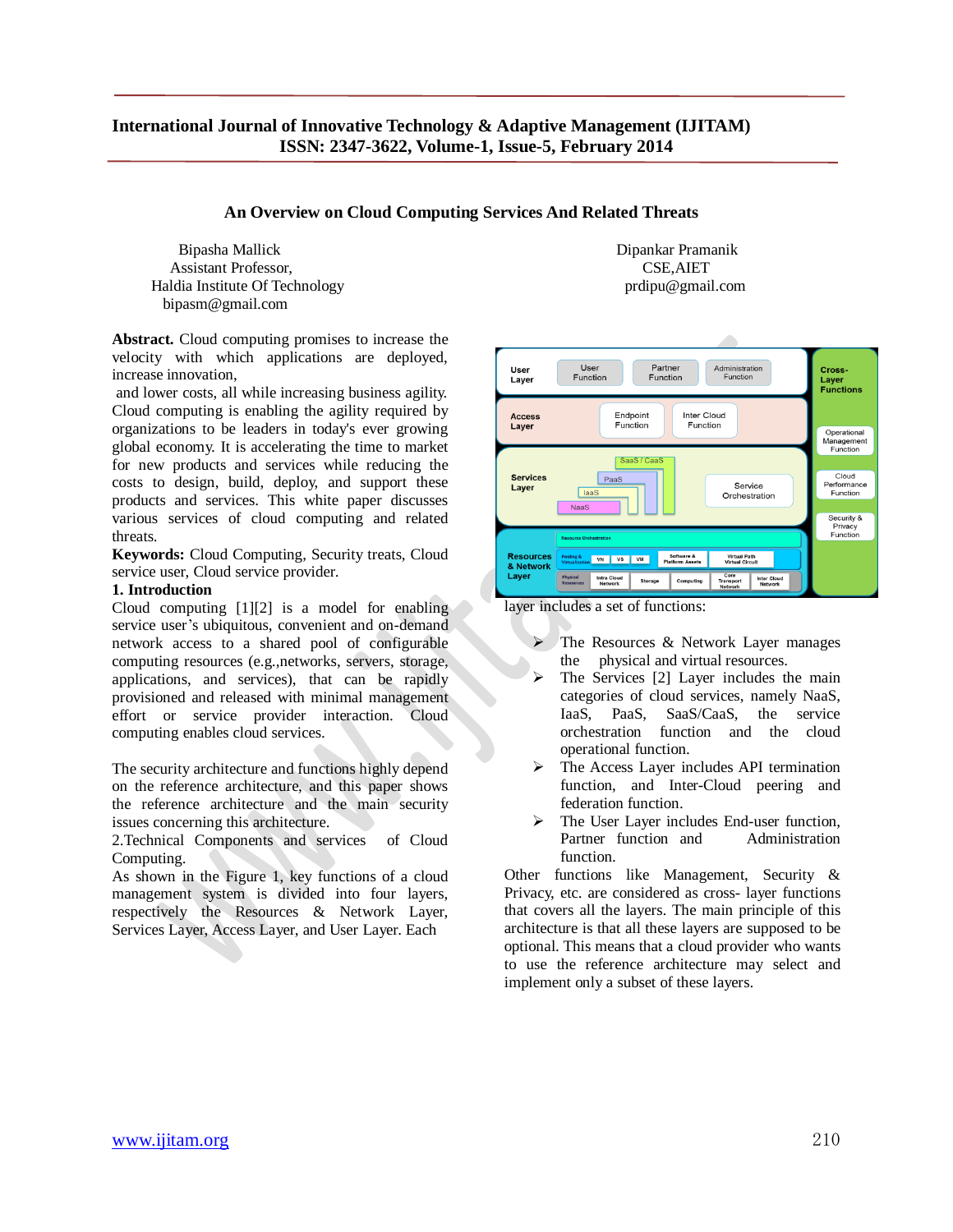

#### 2.1.Infrastructure as a Service (IaaS)

One of the primary goals for companies is to reduce the amount of time and money required to procure, provision, and install new hardware systems. Companies want a faster time to market solution in order to better capitalize on market opportunities for new products and services.

Infrastructure as a Service (Iaas)[2] is one enabler that will aid in achieving this goal. With IaaS, standards and processes are established at the corporate levels which dictate a standardized infrastructure in support of a set of given business functions. From a server perspective, this includes standardized hardware, operating system, and HW/OS configurations among others. Predefined storage arrays can also be defined as part of the infrastructure, as well as standard VLAN configurations to support network isolation. Further, the management of these resources should be standardized so as to provide a single logical interface for affective change and collecting information for the infrastructure as a whole.

Once the standards are in place, governance boards are established or enhanced to support the use of the standards. With the standards and processes in place, the organization is ready to offer infrastructure to support business initiatives in a rapid, cost effective manner. In the public cloud space, Amazon E2C is a prime example of this. Companies can rapidly provision infrastructure components (CPU, OS, and Network) through E2C, and storage through S3.

Rapid deployment and cost efficiencies of these infrastructure components are supported primarily through shared infrastructure and virtualization technologies. Instead of dedicated hardware for each application, virtualization enables hardware resources to be shared and pooled across multiple applications, resulting in higher efficiency and utilization and lower costs.

Virtualization and Clustering are the two key technologies that make up Grid Computing. These technologies are complementary. Cloud Computing is

NOT just server virtualization. Clustering is also an important enabler to cloud computing.

Virtualization: makes a single computer look like many computers.

- $\overline{A}$  The size and power are variable/configurable.
- $\lambda$  Virtual machines can be migrated without downtime
- $\triangle$  Database or Middleware Clustering is also a type of virtualization. It makes many computers (or even virtual machines) look like a single resource.
- $\triangle$  Huge databases and middleware tiers can be built using powerful, low-cost, high volume components (like blades or rack servers)
- Redundancy of clusters enables highperformance and scalability through parallel operations
- A Redundancy also enables inherent high availability, as clusters can survive one or more node failures

### **2.2.Platform as a Service (PaaS)**

The business needs IT to rapidly develop, deploy, and maintain new applications to remain competitive. Platform-as-a-Service [2] builds upon the principles of IaaS by providing an environment where applications can be built and deployed in a secure, rapid, high quality manner, all on standardized infrastructure stack. By establishing a common platform to build applications, IT is enabling the agility required by the business.

Platform-as-a-Service generally refers to an application development and deployment platform delivered as a service to developers, allowing them to quickly build and deploy a SaaS application to endusers. These platforms are often built on a grid computing architecture and include either static of virtualized database and middleware layers. They are often specific to a language or API. For example Google AppEngine is Java and Python. EngineYard is Ruby on Rails. Salesforce.com"s Force.com is a proprietary variation of Java.

#### **.3.Software as a Service (SaaS)**

Many companies today are adopting Software-as-a-Service [2] as a model for implementing business functionality. Among other things, SaaS promises to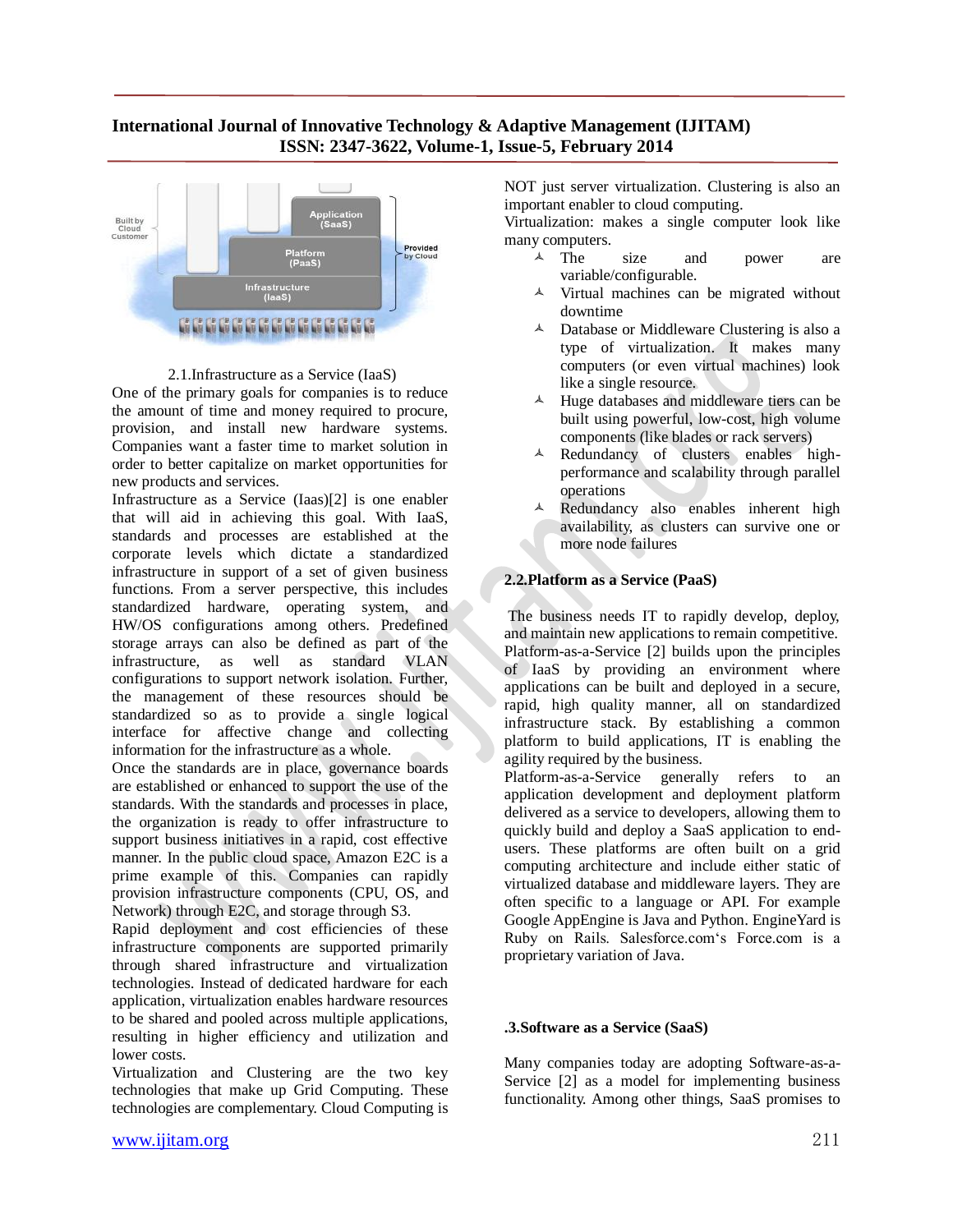lower capital expenditures, decrease IT support costs, and provide better cash flow by spreading out payments for the service over the life of the

contract. Businesses also like the fact that SaaS solutions tend to have a higher user adoption rate, and have the ability to scale up and down with demand. To determine whether or not SaaS is a good fit, an organization needs to consider at least three factors (Forrester 2009).

- Key Benefits: SaaS enables fast deployment, better user adoption, reduced support needs
- $\lambda$  Key Costs:
- Risk Analysis: Cost savings, adoption Subscriptions balance with reduced implementation, upgrades, training

The potential benefits of SaaS are well advertised. All of these benefits can and have been realized by many organizations implementing SaaS based applications. It is important however, to do a full analysis of any given SaaS solution in order to determine if it is a good fit for the specific business need of the organization. For example, an organization that currently has a CRM application with a high degree of customization and integration needs may not find a competitive SaaS based solution that can fulfill their functional requirements for the application.

When examining the cost factors of a SaaS solution, both hard and soft costs must be taken into account. Soft costs include such things as training staff on the new application, and the modification the existing business processes that may need to occur based on the functionality of the new SaaS solution. Hard costs include integration requirements for the new application into existing in-house hosted systems, and the support personnel required for the new application – although studies have shown that support costs for SaaS applications can be significantly less than in-house hosted applications.

3. Threats for Cloud Service Users

#### 3.1 Responsibility Ambiguity

Cloud service users consume delivered resources through service models. The customer-built IT system thus relies on the services. The lack of a clear definition of responsibility [3] among cloud service users and Providers may evoke conceptual conflicts. Moreover, any contractual inconsistency of provided services could induce anomaly, or incidents. However the problem of which entity is the data controller which on is the data processor stays open at an international scale (even if the international aspect is reduced to a minimal third party outside of the specific region like EU).

### **3.2 Loss of Governance**

For an enterprise, migrating a part of its own IT system to a cloud infrastructure implies to partially give control to the cloud service providers. This loss of governance depends on the cloud service models. For instance, IaaS only delegates hardware and network management to the provider, while SaaS also delegates OS, application, and service integration in order to provide a turnkey service to the cloud service user.

It is sometime difficult for a cloud service user to recognize his provider's trust level due to the blackbox feature of the cloud service. There is no measure how to get and share the provider's security level in formalized manner. Furthermore, the cloud service users have no abilities to evaluate security implementation level achieved by the provider. Such a lack of sharing security level [3][4] in view of cloud service provider will become a serious security threat in use of cloud services for cloud service users.

### **3.3 Service Provider Lock-in**

A consequence of the loss of governance could be a lack of freedom regarding how to replace a cloud provider by another. This could be the case if a cloud provider relies on non-standard hypervisors or virtual machine image format and does not provide tools to convert virtual machines to a standardized format.

# **3.4 Unsecured Cloud Service User Access**

As most of the resource deliveries are through remote connection, non -protected APIs, (mostly management APIs and PaaS services is one of the easiest attack vector).

Attack methods such as phishing, fraud, and exploitation of software vulnerabilities still achieve results. Credentials and passwords are often reused, which amplifies the impact of such attacks. Cloud solutions add a new threat to the landscape. If an attacker gains access to your credentials, they can eavesdrop on your activities and transactions, manipulate data, return falsified information, and redirect your clients to illegitimate sites. Your account or service instances may become a new base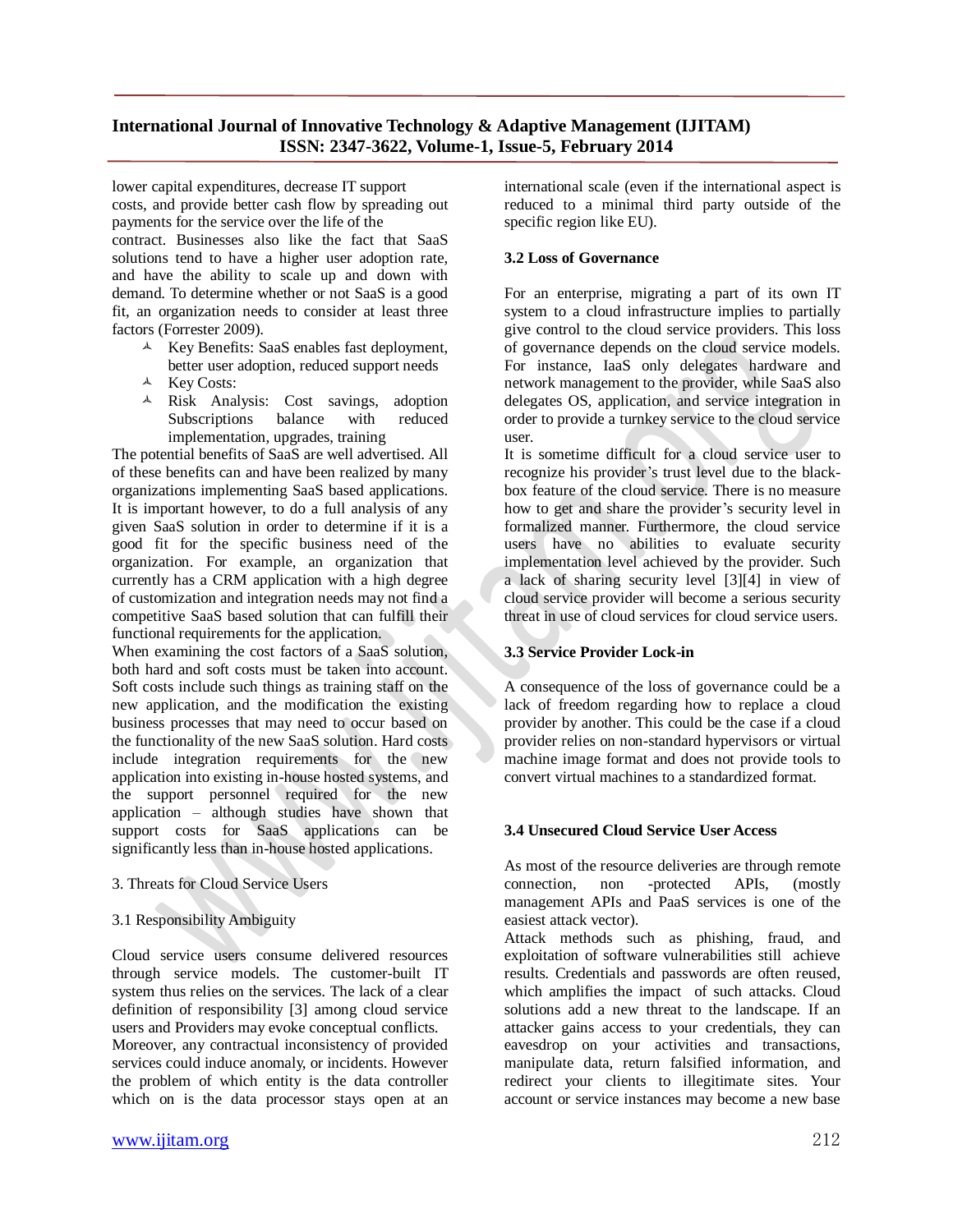for the attacker. From here, they may leverage the power of your reputation to launch subsequent attacks.

### **3.5 Lack of Information/Asset Management**

When applying to use Cloud Computing Services, the cloud service user will have serious concerns on lack of information/asset management by cloud service providers such as location of sensitive asset/information, lack of physical control for data storage, reliability of data backup (data retention issues), countermeasures for BCP and Disaster Recovery and so on. Furthermore, the cloud service users also have important concerns on exposure of data to foreign government and on compliance with privacy law such as EU data protection directive.

### **3.6 Data loss and leakage**

The loss of encryption key [5] or privileged access code will bring serious problems to the cloud service users. Accordingly, lack of cryptographic management information such as encryption keys, authentication codes and access privilege will heavily lead sensitive damages on data loss and unexpected leakage to outside. For example, insufficient authentication, authorization, and audit (AAA) controls; inconsistent use of encryption and/or authentication keys; operational failures; disposal problems; jurisdiction and political issues; data center reliability; and disaster recovery can be recognized as major behaviors in this threat category. 4.Threats for Cloud Service Providers

## **4.1 Responsibility Ambiguity**

Different user roles, such as cloud service provider, cloud service user, client IT admin, data owner, may be defined and used in a cloud system. Ambiguity of such user roles and responsibilities [4][5] definition related to data ownership, access control, infrastructure maintenance, etc, may induce business or legal dissension (Especially when dealing with third parties. The cloud service provider is so me how a cloud service user).

#### **4.2 Protection Inconsistency**

Due to the decentralized architecture of a cloud infrastructure, its protection mechanisms are likely to be inconsistency among distributed security modules. For example, an access denied by one IAM module may be granted by another. This threat may be profited by a potential attacker which compromises both the confidentiality and integrity.

### **4.3 Evolutional Risks**

One conceptual improvement of cloud computing is to postpone some choices from the design phase to the execution phase. This means, some dependent software components of a system may be selected and implemented when the system executes.

However, conventional risk assessment methodology can no longer match such an evolution. A system which is assessed as secure during the design phase may exploit vulnerabilities during its execution due to the newly implemented software components.

## **4.4 Business Discontinuity**

The "as a service" feature of cloud computing allocates resources and delivers them as a service. The whole cloud infrastructure together with its business workflows [4] thus relies on a large set of services, ranging from hardware to application. However, the discontinuity of service delivery, such as black out or delay, may bring out a severe impact related to the availability.

## **4.5 Supplier Lock-in**

The platform of a service provider is built by some software and hardware components by suppliers. Some supplier-dependent modules or workflows are implemented for integration or functionality extension. However, due to the lack of standard APIs, the portability to migrate to another supplier is not obvious. The consequence of provider locked-in could be a lack of freedom regarding how to replace a supplier.

#### **4.6 License Risks**

Software licenses are usually based on the number of installations, or the numbers of users. Since created virtual machines will be used only a few times, the provider may have to acquire from more licenses than really needed at a given time. The lack of a "clouded" license management scheme which allows to pay only for used licenses may cause software use conflicts.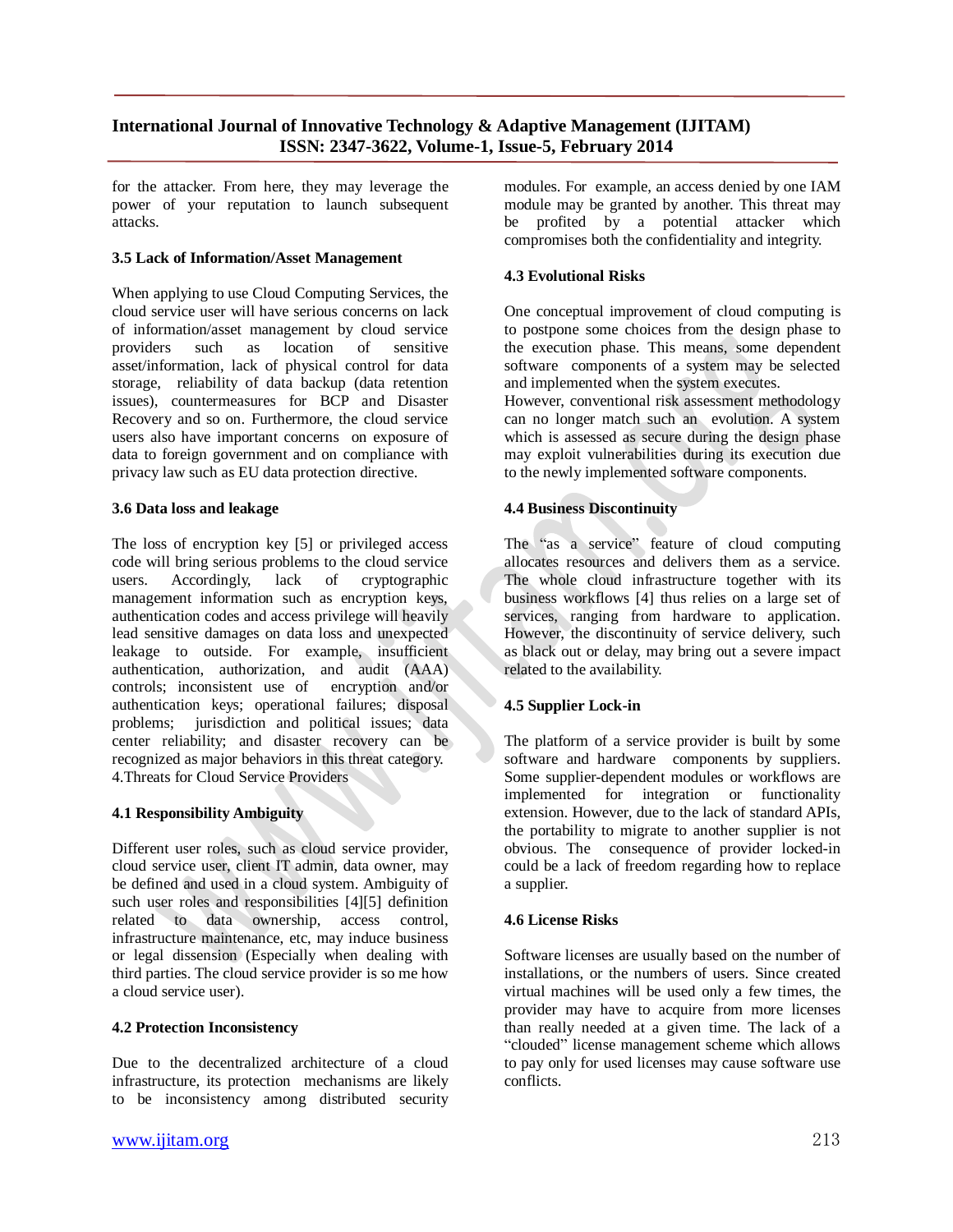## **4.7 Bylaw Conflict**

Depending on the bylaw of hosting country, data may be protected by different applicable jurisdiction. For instance, the USA Patriot Act may authorize such seizures. EU protects cloud service user's private data, which should not be processed in countries that do not provide a sufficient level of protection guarantees. An international cloud service provider may commit bylaws of its local data-centers which is a legal threat to be taken into account.

## **4.8 Bad Integration**

Migrating to the cloud implies moving large amounts of data and major configuration changes (e.g., network addressing). Migration of a part of an IT infrastructure to an external cloud service provider requires profound changes in the infrastructure design (e.g. network and security policies). A bad integration caused by incompatible interfaces or inconsistent policy enforcement may evoke both functional and non - functional impacts.

### **4.9 Unsecure Administration API**

The administration middleware standing between the cloud infrastructure and the cloud service user may be not sure with insufficient attention devoted to sanitation of cloud service user inputs and authentication. Non-protected APIs, mostly administration APIs becomes a target of choice for attackers. This is not specific to cloud environment. However, the service-oriented approach makes APIs a basic building block for a cloud infrastructure. Their protection becomes a main concern of the cloud security.

#### **4.10 Shared Environment**

Cloud resources are virtualized, different cloud service users (possibly competitors) share the same infrastructure. One key concern is related to architecture compartmentalization, resource isolation, and data segregation. Any unauthorized and violent access to cloud service user's sensitive data may compromise both the integrity and confidentiality.

## **4.11 Hypervisor Isolation Failure**

The hypervisor technology is considered as the basis of cloud infrastructure. Multiple virtual machines cohosted on one physical server share both CPU and memory resources which are virtualized by the hypervisor. This threat covers the failure of mechanisms isolating attack" could be launched on a hypervisor to gain illegal access to other virtual machines' memory.

## **4.12 Service Unavailability**

Availability is not specific to cloud environment. However, because of the service - oriented design principle, service delivery may be impacted while the cloud infrastructure in not available. Moreover, the dynamic dependency of cloud computing offers much more possibilities for an attacker. A typical Denial of Service attack on one service may clog the whole cloud system.

## **4.13 Data Unreliability**

Data protection includes access to data for the confidentiality as well as its integrity.

Cloud service users have concerns about how providers handle with their data, and whether their data is disclosed or illegally altered. Even if the cloud service user trust is not in the central of cloud security, it is a major marketing differentiator for a cloud service provider to advance the migration of IT system to cloud environment.

## **4.14 Abuse Right of Cloud Service Provider**

For a cloud service user, migrating a part of its own IT to a cloud infrastructure implies to partially give control to the provider. This becomes a serious threat to cloud service user's data, notably regarding role and privileges assignment to providers.

Coupled with lack of transparency regarding cloud provider practices may conduce mis-configuration or malicious insider attack. Such security breaches will lower the provider's reputation, resulting in lower cloud service user confidence.

#### **5. Conclusion**

In any cloud service (infrastructure, software or platform) the end service provider or enterprise will control the access to the services. If these services are being hosted on the cloud, then the cloud provider (which may be different from the service provider or enterprise) also needs to protect their network from unauthorized accesses. However, since the cloud provider and the service provider or enterprise is